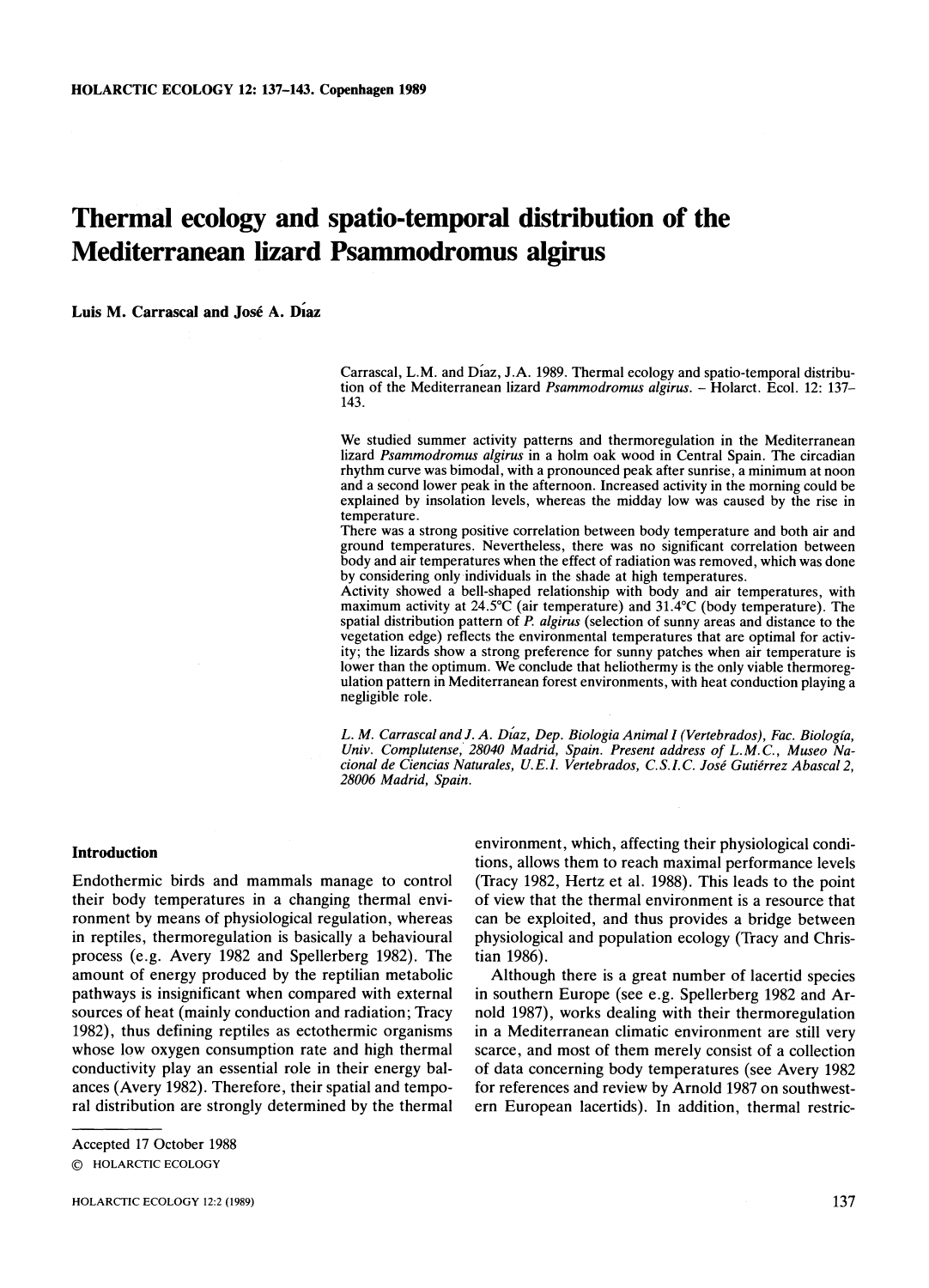

Fig. 1. Percentage of ground exposed to sun *(%GS;* top) and die1 variations of air (Ta) and ground (Ts: areas exposed to sun; Tsh: areas in the shade) temperatures (bottom). Latter curves fitted by eye.

tions and requirements are especially important for small lizards, whose low thermal inertia makes thermoregulation mechanisms to be of crucial adaptive significance (Grant and Dunham 1988). This lack of knowledge is even more evident if we consider species of broad geographic distribution within a varied range of habitats, such as *Psammodromus algirus* in the Iberian Peninsula, where it occupies a remarkable diversity of environments (Arnold and Burton 1978, Salvador 1985). For this species, the data are scarce (Busack 1978), and do not explain the width of the species' habitat selection pattern according to the thermal environment and the optimal values for its ecological performance (see e.g. Roughgarden et al. 1981 for discussion).

In this context we have analyzed the temporal (circadian rhythm) and spatial distribution of P. *algirus* in a Mediterranean holm oak forest located in Central Spain; samples were taken during June and July, which are the months with the most contrasting temperatures on an annual basis. We have considered the role of heliothermy and thigmothermy in thermoregulation, and the influence of the thermal environment on the within-habitat distribution pattern.

# **Materials and methods**

#### **Study area**

The study area (100 ha) was located in the middle of the Iberian Peninsula, in Soto de Viñuelas, Madrid (40"35'N, 03'34'W). The vegetation of the study area consists of a characteristic Mediterranean forest of *Quercus rotundifolia* with an undergrowth of *Cystus ladanifer* and *Lavandula pedunculata* shrubs. Canopy height averages from two to four metres and bush coverture is about 65%. Summer mean temperature (June and July) is 22"C, and the mean value for precipitation is 23 mm (Elias and Ruiz 1977). The study was conducted between 24 June and 23 July 1987. For more details on the study area see  $D'_{12}(1988)$ .

#### **Sampling methods**

Activity rates were determined by the number of detected individual lizards; during the study period only subadult and adult individuals were present. The contacts were made by hearing and sighting the animals when they started fleeing. The time employed in searching for lizards was controlled by two persons with a chronometer; activity rates are given as number of individuals per ten minutes of search. Only observation periods of more than 20 minutes were analyzed.

For each period the following data were recorded: hour (G.M.T.), air temperature near the ground (measured to the nearest  $0.5^{\circ}$ C with mercury thermometer) and ground temperature (at a soil depth of  $0-0.5$  cm) both in sunny and shady areas (see Fig. 1).

The circadian activity pattern was obtained by pooling the data (1592 min of search and 162 individuals observed) of each of the 16 one-hour observation periods (betweeen 0400 and 2000 h G.M.T.) from the different sampling days. For each observed individual the distance to the edge of the nearest vegetation patch was noted, as well as whether or not it was basking. In addition. 57 lizards were captured at different times of the day. The body temperature of the lizards was recorded to the nearest  $0.5^{\circ}$ C by inserting a thermometer in the lizard's cloaca, and the air and ground temperatures were also recorded at the place and time of capture. Finally, the distance to the edge of the nearest shrub was measured at 43 randomly-selected spots.

### **Data handling**

The percentage of ground exposed to sun was estimated by the angle formed by the sun upon the horizon, taking into account the tree height and bush cover of the study area (obtained by a simulation program model; Fig. 1).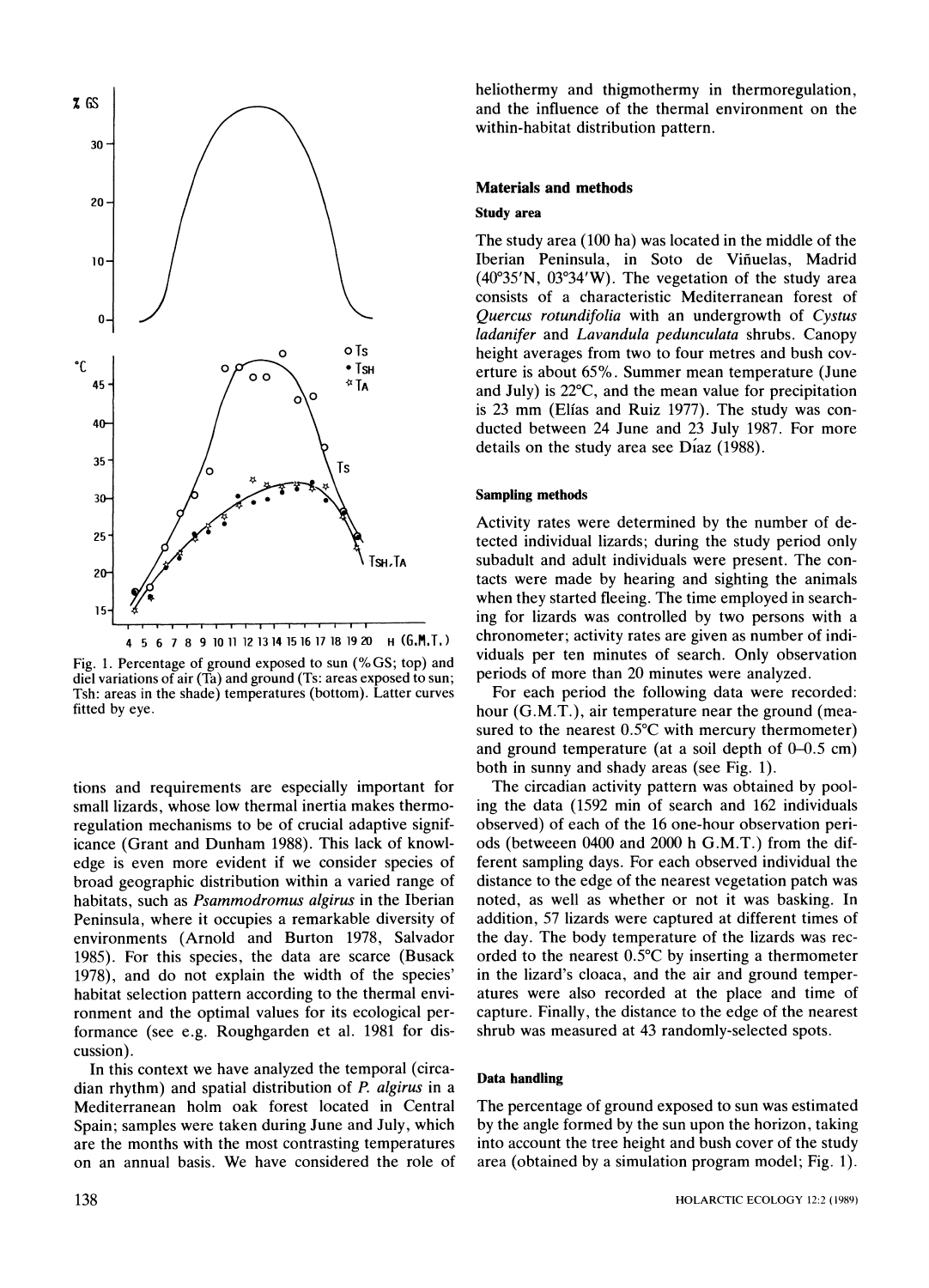

Fig. 2. Die1 variations of activity (number of individuals per 10 minutes of search). Curve fitted by eye.

As we found no differences in circadian activity rhythm, basking frequencies or body temperatures between subadults and adults ( $Díaz$  1988), calculations are based upon the combined sample. In the statistical analysis of the data the following techniques were used: t-test for means, F-test for variances, Mann-Whitney's U-test and correlation and regression analysis. The data on the distances to the nearest shrub edge were normalized by square root transformation (Sokal and Rohlf 1969).

#### **Results**

### **Circadian activity rhythm**

The diurnal activity curve was clearly bimodal. There was a pronounced peak after sunrise (0800-0900 h G.M.T.) and a second lower peak in the afternoon  $(1600-1700 \text{ h } G.M.T.)$ ; Fig. 2) There was not a linear relationship between activity and air temperature or ground temperature (Ta: air temperature; Ts: temperature of ground exposed to sun; Tsh: temperature of ground in the shade;  $|r| < 0.2$  and  $p > 0.1$  for the three correlations).

## **Thermoregulation: Relationship between body temperatures and environmental temperatures**

There was a strong positive correlation betwen body temperature (Tb) and both Ta and ground (Tg) temperature (Ta:  $r = 0.847$ ; Tg:  $r = 0.654$ ;  $n = 57$ ,  $p < 0.001$  in both cases). Ta was the variable responsible for this association (Fig. 3), as it showed a significant partial correlation with Tb (Ta:  $r = 0.722$ ,  $p < 0.001$ ; Tg:  $r = 0.183$ ,  $p > 0.1$ ). Nevertheless, there was no significant correlation between Tb and Ta when the effect of radiation was removed. This was done by considering only the individuals that were found in the shade at ambient temperatures of  $28^{\circ}$ C or higher (r = 0.394,  $n = 15$ ,  $p > 0.1$ , when a very low percentage of animals were basking (8.4%; see below).

Although there was a clear association between Tb and Ta, some thermoregulation took place, as the var-



Fig. 3. Linear regression between body (Tb) and air temperatures (Ta). Top: optimal temperature (the temperature corresponding to maximum levels of activity); Tec: eccritic body temperature.

iation in Tb was less than the variation in Ta (Tb: SD = 3.62, n = 57; Ta: SD = 5.17, n = 199; p < 0.01 in the F-test). In addition, there was a significant inverse correlation between Ta and the difference Tb-Ta  $(r = -0.582, n = 57, p < 0.001)$ , showing that heat absorption is greater at low temperatures.



Fig. 4. Relationship between activity and air temperature (Ta). The arrow indicates the optimal value of Ta (Top). B: Relationship between activity and body temperature (Tb). The arrow indicates the eccritic value of Tb. See text for more details.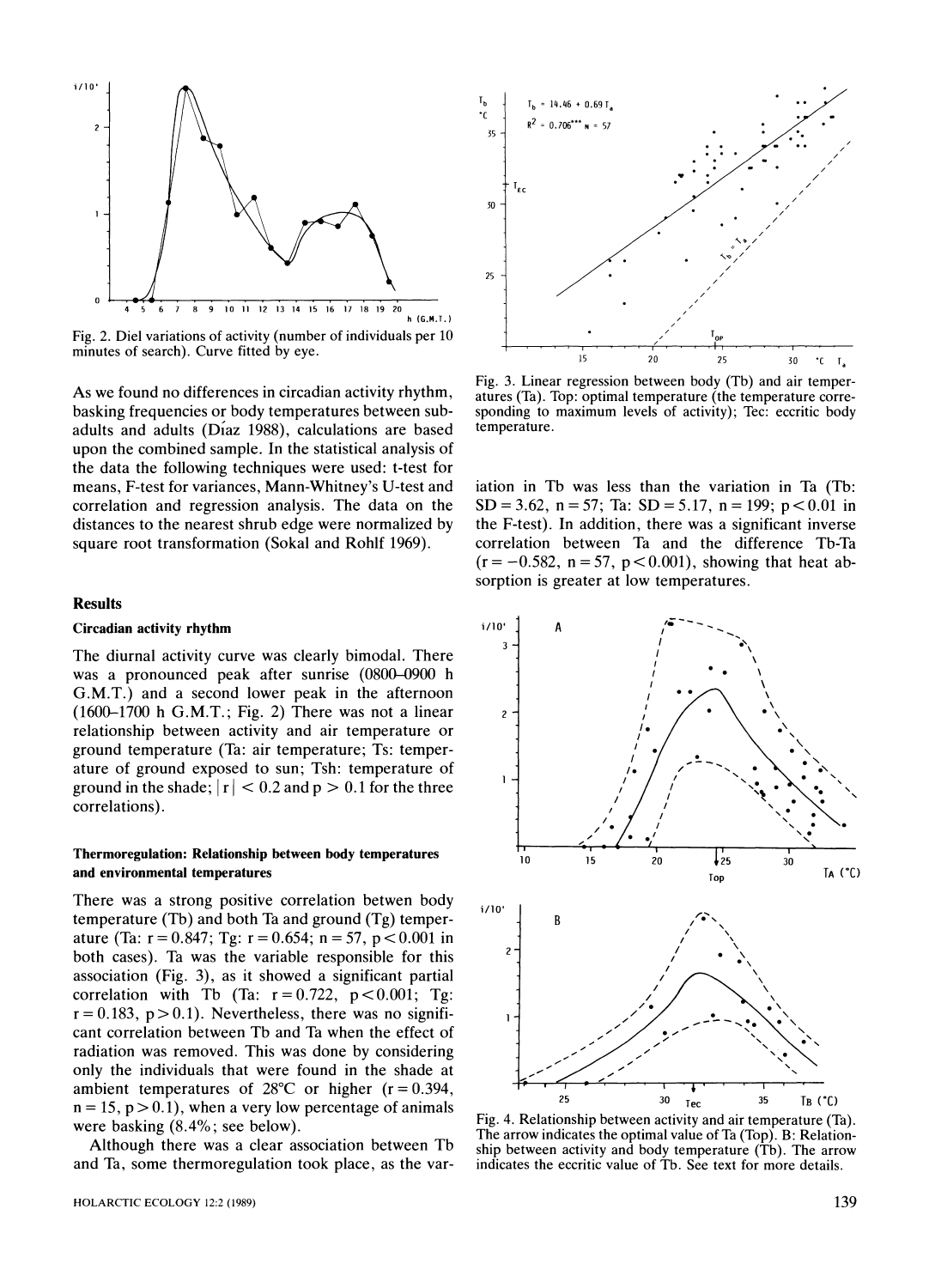Tab. 1. Correlation coefficients (r: simple correlation; r': partial correlation) between activity values and thermal variables of the environment. Ta: air temperature; **%GS:** percentage of ground exposed to sun. Underlined signs: data agreed with predictions. See Fig. 2 and text for more details.

| $h$ (G.M.T.) | n |                           |                           |           |           | <b>PREDICTIONS</b> |        |
|--------------|---|---------------------------|---------------------------|-----------|-----------|--------------------|--------|
|              |   | Ta                        | %GS                       | Ta        | %GS       | Ta                 | %GS    |
| $4 - 8$      |   | $0.965*$                  | $0.999***$                | $-0.003$  | $0.985**$ |                    |        |
| $7 - 14$     |   | $-0.955***$               | $-0.982***$               | $-0.794*$ | $-0.377$  |                    | $\sim$ |
| $13 - 18$    |   | $-0.726$ <sup>(*)</sup> ) | $-0.737$ <sup>(*)</sup> ) | $-0.129$  | $-0.224$  |                    | $-$    |

(\*):  $p<0.1$  \*:  $p<0.05$  \*\*:  $p<0.01$  \*\*\*:  $p<0.001$ 

#### **Variations of activity related to the thermal environment**

Fig. 4a shows that there was a bell-shaped relationship between activity and Ta (polynomial regression of order three;  $r = 0.664$ ,  $n = 43$ ,  $p < 0.001$ ). The optimal value for Ta (Top), which was related to maximal activity, was 24.5"C. The influence of Ta on activity levels was mediated by its effects on Tb, as shown in Fig. 4b, which was obtained by plotting the mean value of activity against the mean body temperature for each of the 1-h observation periods (15 h; polynomial regression of order three:  $r = 0.772$ ,  $p < 0.001$ ). According to the regression line in Fig. 3, maximal activity was attained at a body temperature of  $31.4^{\circ}$ C; a similar result is shown in Fig. 4b.

To study the relationship between circadian activity rhythm and variations in the thermal environment, we divided activity time into three shorter time periods. The lengths of the different periods were established based on the maximums and minimums of Fig. 2. The drop in activity prior to sunset was not studied due to the lack of data (only three hours available). Tab. 1 shows the predictions derived from the hypotheses which are described below; the environmental variables and activity values used are shown in Fig. 1and 2. The data were tested using one-tailed tests in all cases.

Activity should increase when Ta is less than Top (i.e. the temperature corresponding to maximal activity), and should decrease when Ta is greater than Top (Fig. 4a). The predictions were corroborated by the data (Tab. I), although the data were marginally significant  $(p<0.1)$  in the third period. In other words, activity increases significantly with Ta from sunrise to 0800 h G.M.T. (Ta  $<$  24.5°C), and then falls significantly from 0800 h to noon  $(Ta > 24.5^{\circ}C; Tab. 1)$ .

When Ta is less than Top, the lizards should move to sunny areas because, by basking, they should be able to absorb heat from direct radiation, thereby increasing their body temperature and hence their activity. Conversely, under  $Ta > Top$  conditions they should remain out of the sunny areas to avoid overheating (caused by radiation), which in turn would lower their activity even more. It follows that activity should be positively correlated to "sun availability" (percentage of ground exposed to sun; Fig. 1) with air temperatures lower than

Top, and that this correlation should be negative with air temperatures higher than Top. Tab. 1 shows that all predictions were corroborated for the three analyzed periods, though significance in the third period was marginal ( $p < 0.1$ ).

When the preceding analysis was performed by means of partial correlations, it became clear that the increasing percentage of ground exposed to sun (absorbed radiation heat transfer) was responsible for the morning increase in activity ( $p < 0.01$ ), whereas Ta appeared to be the factor responsible for the midday fall in activity ( $p < 0.05$ ; see r' in Tab. 1). The lack of significance in the third period can be attributed to the combined effect of both variables ( $\mathbb{R}^2$  for % GS on Ta = 90% vs the above mentioned low correlations with activity rates) and especially to the lack of variation in Ta during this period.

There is another fact that reinforces the role played



Fig. *5.* Regression model showing the relationship between electivity of the lizards for sunny areas (Es; see text) and air temperature. Each point was obtained by considering the quotient between basking frequency and percentage of ground exposed to sun for the six two-hour periods between 0600 and 1800h G.M.T. Air temperatures were averaged over the same periods.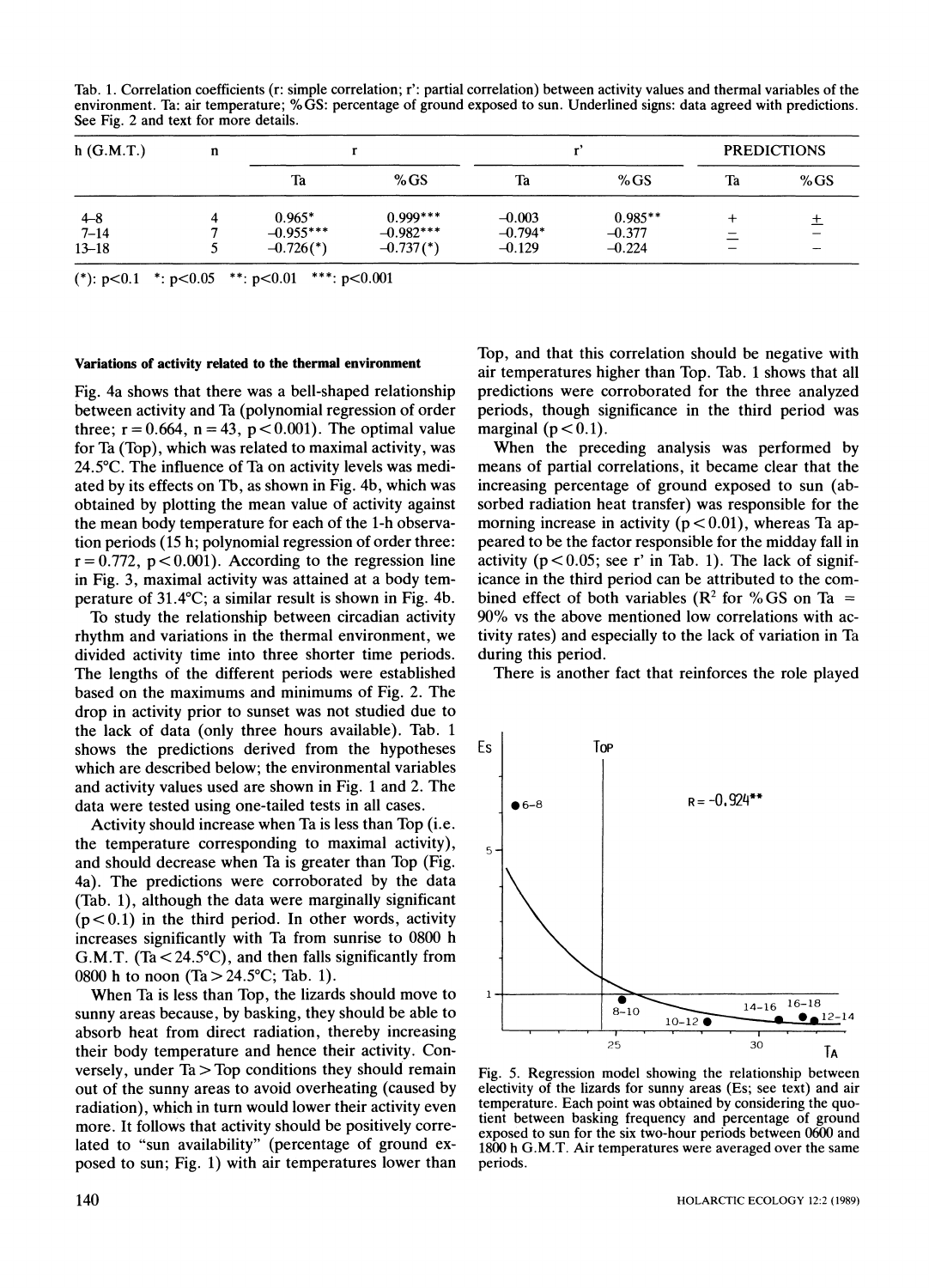by radiation in the rapid increse in morning activity. Activity levels observed after sunrise were compared between sunny days and days that were extremely overcast, at the same Ta (18-20°C). On sunny days activity (1.44 individuals per 10 min) was greater than on cloudy days (0.25 individuals per 10 min;  $U = 0$ , p = 0.05).

# **Influence of the thermal environment on the within-habitat distribution pattern**

The mean distance to the nearest vegetation edge, as determined from random sampling, was 0.75 m  $(SD = 0.64, n = 43)$ , showing that the vegetation patches were very close to one another. Nevertheless, the mean distance observed for the lizards was significantly smaller  $(x = 0.19, SD = 0.18, n = 164, p < 0.001,$ t-test), showing that *P.* algirus occupied areas covered by shrubs and the immediate surroundings.

Fig, 5 shows that the electivity of lizards for the sunny areas within their home ranges was inversely related to air temperature (polynomial regression of order two,  $r = -0.924$ ,  $n = 6$ ,  $p < 0.01$ ). The proportion of basking individuals vs the percentage of ground exposed to the sun was greater than one when the air was cooler than Top; this relationship became less than one when Ta was greater than Top. In addition, the electivity at  $Ta = Top$ predicted by this regression model did not differ significantly  $(p > 0.2)$  from one (random use of sunshade patches). This means that under thermal conditions optimal for activity, the animals were not constrained to select their position within the thermal mosaic of sunshade patches. Conversely, at low temperatures the lizards moved to the few available areas which were exposed to sun, whereas at high temperatures, and despite the high percentage of ground exposcd to sun, almost all the individuals remained in the shade within the shrubs.

Consequently, we postulated that the lower the value of Ta, the further the lizards should move away from the vegetation edge, allowing themselves to warm up by basking. Conversely, at high temperatures they should remain out of the sunny areas, protecting themselves from radiation inside the vegetation patches. If this was true, it would show that the thermal environment is at least partially responsible for the observed within-habitat distributional pattern. The average distance from the edge of the vegetation was compared at extreme temperatures at both sides of the central optimum  $(Ta < 21^{\circ}$ C and  $Ta > 28^{\circ}$ C). The mean distance was greater at low temperatures than at high temperatures  $(p < 0.05$ , t-test; 0.32 m at Ta $< 21^{\circ}$ C vs 0.10 m at  $Ta > 28^{\circ}$ C), confirming the effects of the thermal environment on the within-habitat distribution of P. algirus.

## **Discussion**

Variations in the body temperature of *P. algirus* were strongly determined by radiation, according to the general pattern of heliothermy (Pough and Gans 1982) which characterizes lacertid species (Avery 1982). Psammodromus algirus exhibited a thermoregulation pattern which, through basking, exploited the withinhabitat thermal patchiness of the cleared forest, hence resulting in a broad range of environmental temperatures available for activity (Ruibal and Philibosian 1970, Porter and Tracy 1983). The same thermoregulation pattern has been described for other non-forestal Mediterranean lizards (Podarcis pityusensis; Perez-Mellado and Salvador 1981) and for certain tropical iguanids inhabiting open forests (Anolis spp.; Avery 1982 and references therein).

Thermoregulation based upon heliothermy was accomplished behaviourally. The animals carefully selected the available patches within their home ranges, searching for sunny open areas (without vegetation) on the ground at low ambient temperatures and, conversely, hiding in the shady areas within the vegetation when ambient temperatures were high. Heliothermy provides a basis upon which the thermal environment, heterogeneous over space (according to shrub and tree cover) and variable over time (according to circadian rhythm), can be regarded as an exploitable resource (Magnuson et al. 1979, Spotila and Standora 1985, Tracy and Christian 1986). Thermal constraints resulted in a differential use of the home-range (Christian et al. 1983, Waldschmidt and Tracy 1983), with a majority of individuals facing the southeast in the early morning and a more uniform distribution in the middle of the day (pers. observ.). All of this evidence suggests that movements between sun and shade in *P. algirus* are "predictive" rather than "reactive" (Neill 1979), as lizards were trying to maintain body temperatures within a range of values optimal for activity. This conclusion is reinforced by the significant inverse correlation between air temperature and heat absorption (see Results), with increased heat gain at low temperatures, when a majority of individuals were basking in sunny areas (Fig. *5).* 

Thigmothermy (Pough and Gans 1982) seemed to play no role in the thermoregulation pattern of *P.* algirus as there was no significant partial correlation between body temperature and ground temperature. This lack of heat conduction from the substrate contrasts with the pattern observed in Mediterranean lacertid species inhabiting subalpine environments, where ambient temperature is always very low and lizards attain optimal body temperatures absorbing heat from the warm surface of the rocks (e.g. *Lacerta monticola*, an endemic species from the Iberian mountains; Martinez-Rica 1977).

Thigmothermy is probably not a suitable thermoregulation strategy in Mediterranean forest environments where ground temperatures, due to the sun-shade effect, are extremely variable (see Tsh and Ts in Fig. 1). During their daily movements within their home-ranges (foraging, predator avoidance, territorial displays, etc),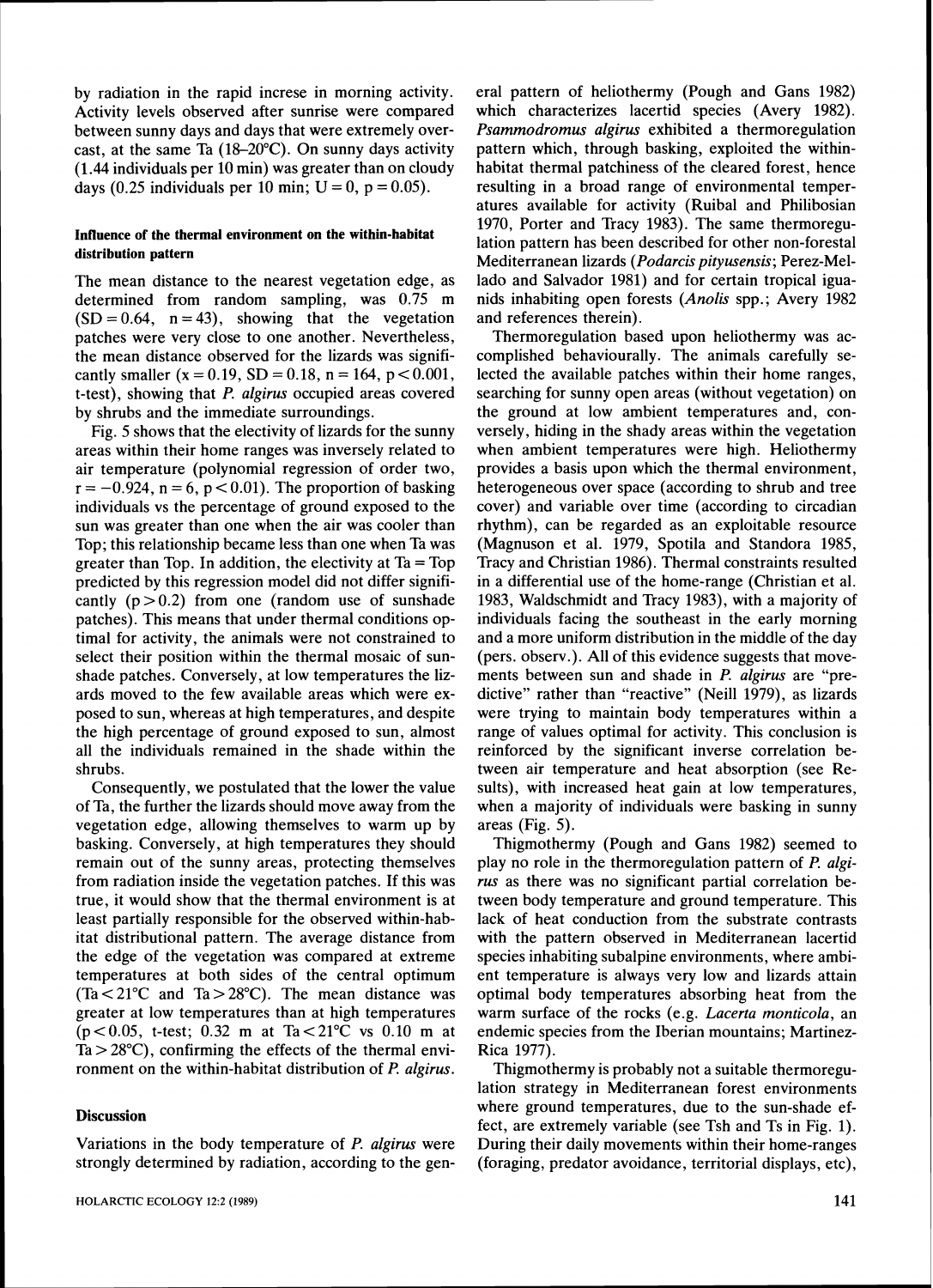individual lizards did not spend a sufficient amount of time in either the sun or the shade patches of the thermal mosaic so that body temperatures could equal ground temperatures (Bartholomew 1982).

On the other hand, the lack of significant correlation between body temperature and air temperature when the effect of radiation was removed (animals in the shade; see Results), revealed the negligible role of heat conduction from the air as a general feature in the thermoregulation pattern of P. *algirus* (see Tracy 1982 and references therein for a similar conclusion; but see Spotila and Standora 1985). The above-mentioned significant correlation between air and body temperatures should therefore be regarded as a loose association as air temperature is a summary variable for the thermal state of the environment.

The behavioural adjustments of *P. algirus* in the utilization of the thermal mosaic of sun-shade patches within its habitat, can be explained by considering that there is an optimal value for the physiology, and hence activity, of the species (see Huey 1982). Activity is an index of performance whose biological significance has been demonstrated (Huey and Stevenson 1979); in lizards, maximal activity is directly related to foraging efficiency and vulnerability to predation as well as other ecological traits (Huey and Slatkin 1976, Christian and Tracy 1981, Bauwens and Thoen 1981, Huey 1982).

he thermoregulatory behaviour of the *P. algirus* varies with ambient temperature (as it relates to Top) as was shown in its temperature-dependent fluctuations in electivity for sunny areas. The rise of air temperature over the optimal value in the middle of the day, explains the bimodality observed in the circadian activity pattern of *P. algirus* and, presumably, of other Mediterranean lacertid species with similar bimodal patterns (e.g. *Acanthodactylus erythrurus,* Busack 1976, *Podarcis pi*tyusensis, Pérez-Mellado and Salvador 1981, and *Lacerta scheriberi,* Salvador and Argiiello 1987). It can therefore be concluded that the spatio-temporal distribution of *P. algirus* is dependent upon the thermal environment according to the environmental temperatures that are optimal for activity (Grant and Dunham 1988).

The strategy of heliothermic ectothermy allows the lizards to have relative densities (260 active individuals per 10 ha, estimated by the line-transect method; Telleria 1986) that exceed those of endothermic vertebrates of a similar body size. Density of birds weighing less than 11 g, for instance, has been estimated as 3.9 individual birds per 10 ha in a structurally similar forest located nearby the study area *(Sylvia undata, S. melanocephala, Parus caeruleus* and *Aegithalos caudatus;* Telleria and Garza 1981), with an average density of one individual bird per 10 ha per species. Therefore, heliothermy allows *P. algirus* to prosper in the hot, dry Mediterranean environments with considerably lower energy expenditures than that of similar sized homeothermic-endotherms (Pough 1980 and Nagy 1983).

Acknowledgements - We thank T. Santos for suggestions during the planning of this study, J. L. Telleria for providing instrumental facilities, Marisol for assistance in field data collection and Mingiielitow for revising the English. One anonymous reviewer made helpful comments and criticisms on an earlier draft of the manuscript. This paper is a contribution to the project PB86-0006.C02, "Distribution and biology of Iberian forest vertebrates", funded by the Spanish CICYT.

#### **References**

- Arnold, E. N. 1987. Resource partitioning among lacertid lizards in Southern Europe. - J. Zool. Lond. 1: 739-782. and Burton, J. A. 1978. A field guide to the reptiles and
- amphibians of Britain and Europe. Collins, London.
- Avery, R. A. 1982. Field studies of body temperature and Fry, R. A. 1982. Field studies of body temperature and<br>thermoregulation. – In: Gans, C. and Pough, F. H. (eds),<br>Biology of the Reptilia, vol. 12. Academic Press, New York, pp. 93-166.
- Bartholomew, G. A. 1982. Physiological control of body temperature. -In: Gans, C. and Pough, **F.** H. (eds), Biology of the Reptilia, vol. 12. Academic Press, New York, pp. 167- 216.
- Bauwens, D. and Thoen, C. 1981. Escape tactics and vulnerability to predation associated with reproduction in the lizard Lacerta vivipara. - J. Anim. Ecol. 50: 733-743.
- Busack, S. D. 1976. Activity cycles and body temperatures of Acanthodactylus erythrurus. Copeia 1976: 826-830.
- 1978. Body temperatures and live weights of five Spanish amphibians and reptiles. - **J.** Herpetol. 12: 256-258.
- Christian, K.A. and Tracy, C. R. 1981. The effects of the thermal environment on the ability of Galapagos land iguanas to avoid predation during dispersal.  $-$ Oe $\overline{c}$ ologia (Berl.) 49: 218-223.
- Christian, K. A., Tracy, C. R. and Porter, W. P. 1983. Seasonal shifts in body temperature and use of microhabitats by Galapagos land iguanas (Conolophus pallidus). - Ecology 64: 463–468.<br>Díaz, J. A. 1988. Ecologia estival de *Psammodromus algirus* en
- un encinar del centro de España. Graduate Thesis, Univ. Complutense. Madrid.
- Elias, F. and Ruiz, L. 1977. Agroclimatologia de España. -INIA, cuaderno nº 7, Madrid.
- Grant, B. W. and Dunham, A. E. 1988. Thermally imposed time constraints on the activity of the desert lizard Scelopo-<br>
rus merriami. - Ecology 69: 167-176.
- Hertz, P. E., Huey, R. B. and Garland, T. 1988. Time budgets, thermoregulation, and maximal locomotor performance: Are reptiles olympians or boy scouts?  $-$  Am. Zool. 28: 927-938.
- Huey, R. B. 1982. Temperature, physiology and the ecology of reptiles. -In: Gans, C. and Pough, F. H. (eds), Biology of the Reptilia, vol. 12. Academic Press, New York, pp. 25-91.
- and Slatkin, M. 1976. Costs and benefits of lizard thermoregulation. - Quart. Rev. Biol. 51: 363-384.
- and Stevenson, R. D. 1979. Integrating thermal physiology and the ecology of ectotherms: a discussion of approaches. - Am. Zool. 19: 357-366.
- Magnuson, J. J., Crowder, L. B. and Medwick, P. A. 1979. Temperature as an ecological resource. - Am. Zool. 19: 331-343.
- Martinez-Rica, J. P. 1977. Observaciones ecologicas Lacerra monticola bonnali, Lantz en el Pirineo español. - P. Centr. Pir. Biol. Exp. 8: 103-122.
- Nagy, K. A. 1983. Ecological energetics. In: Huey, R. B., Pianka, E. R. and Schoener, T. W. (eds), Lizard ecology. Studies of a model organism. - Harvard Univ. Press, Cambridge, MA.
- Neill, W. H. 1979. Mechanisms of fish distribution in heterothermal environments. - Am. Zool. 19: 305-317
- Perez-Mellado, V. and Salvador, A. 1981. Actividad Y termor-